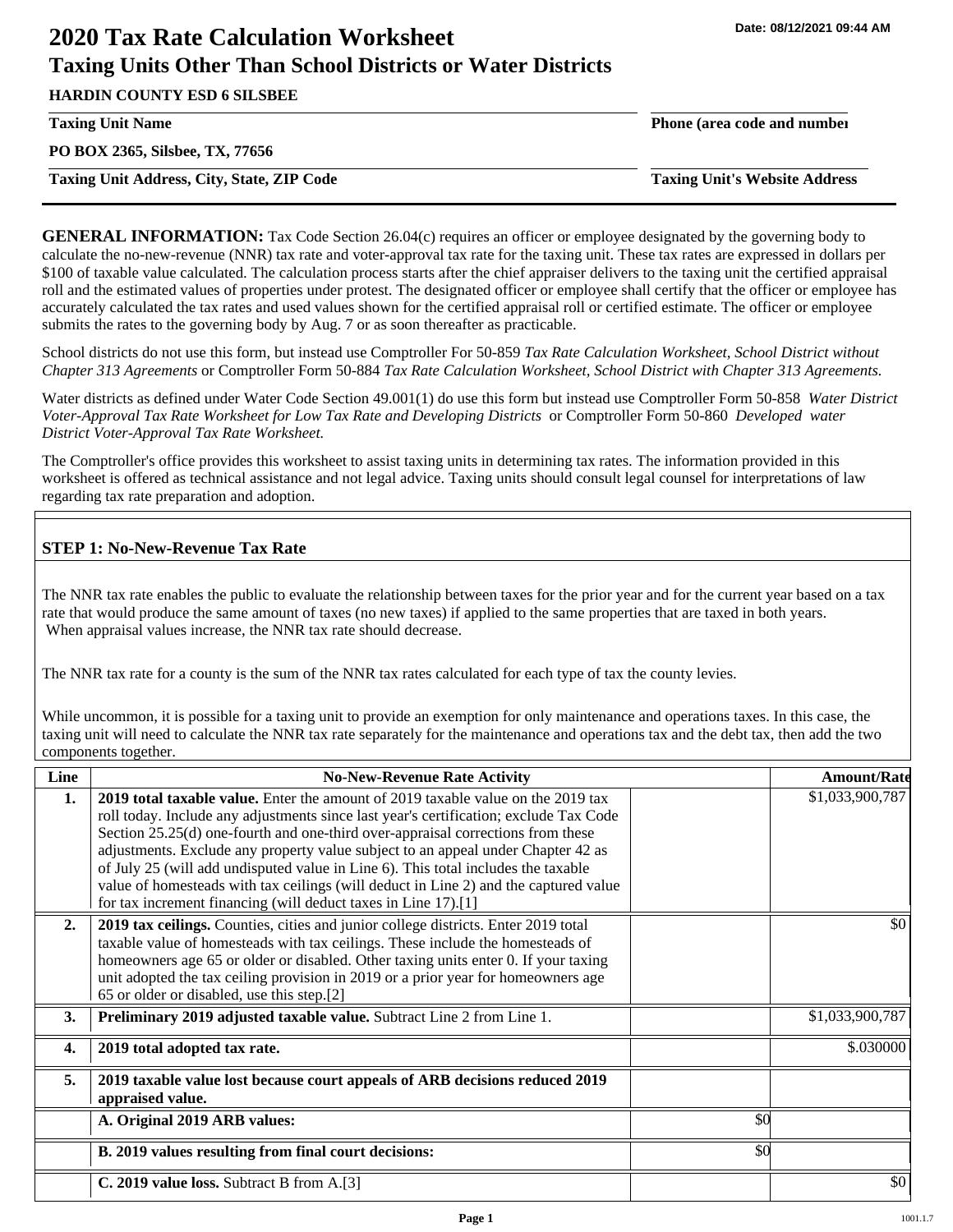| Line | <b>No-New-Revenue Rate Activity</b>                                                                                                                                                                                                                                                                                                                                                                                                                                                |                 | <b>Amount/Rate</b> |
|------|------------------------------------------------------------------------------------------------------------------------------------------------------------------------------------------------------------------------------------------------------------------------------------------------------------------------------------------------------------------------------------------------------------------------------------------------------------------------------------|-----------------|--------------------|
| 6.   | 2019 taxable value subject to an appeal under Chapter 42, as of July 25.                                                                                                                                                                                                                                                                                                                                                                                                           |                 |                    |
|      | A. 2019 ARB certified value:                                                                                                                                                                                                                                                                                                                                                                                                                                                       | $\theta$        |                    |
|      | B. 2019 disputed value:                                                                                                                                                                                                                                                                                                                                                                                                                                                            | $\Omega$        |                    |
|      | C. 2019 undisputed value Subtract B from A.[4]                                                                                                                                                                                                                                                                                                                                                                                                                                     |                 | 0                  |
| 7.   | 2019 Chapter 42-related adjusted values. Add Line 5 and 6                                                                                                                                                                                                                                                                                                                                                                                                                          |                 | $\boldsymbol{0}$   |
| 8.   | 2019 taxable value, adjusted for court-ordered reductions. Add Lines 3 and 7                                                                                                                                                                                                                                                                                                                                                                                                       |                 | \$1,033,900,787    |
| 9.   | 2019 taxable value of property in territory the taxing unit deannexed after Jan.<br>1, 2019. Enter the 2019 value of property in deannexed territory.[5]                                                                                                                                                                                                                                                                                                                           |                 | \$0                |
| 10.  | 2019 taxable value lost because property first qualified for an exemption in<br>2020. If the taxing unit increased an original exemption, use the difference between<br>the original exempted amount and the increased exempted amount. Do not include<br>value lost due to freeport, goods-in-transit, temporary disaster exemptions. Note<br>that lowering the amount or percentage of an existing exemption in 2020 does not<br>create a new exemption or reduce taxable value. |                 |                    |
|      | A. Absolute exemptions. Use 2019 market value:                                                                                                                                                                                                                                                                                                                                                                                                                                     | \$209,470       |                    |
|      | B. Partial exemptions. 2020 exemption amount or 2020 percentage exemption<br>times 2019 value:                                                                                                                                                                                                                                                                                                                                                                                     | \$826,090       |                    |
|      | C. Value loss. Add A and B.[6]                                                                                                                                                                                                                                                                                                                                                                                                                                                     |                 | \$1,035,560        |
| 11.  | 2019 taxable value lost because property first qualified for agricultural<br>appraisal (1-d or 1-d-1), timber appraisal, recreational/scenic appraisal or<br>public access airport special appraisal in 2020. Use only properties that qualified<br>in 2020 for the first time; do not use properties that qualified in 2019.                                                                                                                                                      |                 |                    |
|      | A. 2019 market value:                                                                                                                                                                                                                                                                                                                                                                                                                                                              | \$0             |                    |
|      | B. 2020 productivity or special appraised value:                                                                                                                                                                                                                                                                                                                                                                                                                                   | \$0             |                    |
|      | C. Value loss. Subtract B from A.[7]                                                                                                                                                                                                                                                                                                                                                                                                                                               |                 | $\overline{50}$    |
| 12.  | Total adjustments for lost value. Add Lines 9, 10C and 11C.                                                                                                                                                                                                                                                                                                                                                                                                                        |                 | \$1,035,560        |
| 13.  | Adjusted 2019 taxable value. Subtract Line 12 from Line 8                                                                                                                                                                                                                                                                                                                                                                                                                          |                 | \$1,032,865,227    |
| 14.  | Adjusted 2019 total levy. Multiply Line 4 by Line 13 and divide by \$100                                                                                                                                                                                                                                                                                                                                                                                                           |                 | \$309,859          |
| 15.  | Taxes refunded for years preceding tax year 2019. Enter the amount of taxes<br>refunded by the district for tax years preceding tax year 2019. Types of refunds<br>include court decisions, Tax Code Section 25.25(b) and (c) corrections and Tax<br>Code Section 31.11 payment errors. Do not include refunds for tax year 2019. This<br>line applies only to tax years preceding tax year 2019.[8]                                                                               |                 | \$962              |
| 16.  | Taxes in tax increment financing (TIF) for tax year 2019 Enter the amount of<br>taxes paid into the tax increment fund for a reinvestment zone as agreed by the<br>taxing unit. If the taxing unit has no 2020 captured appraised value in Line 18D,<br>enter $0.9$ ]                                                                                                                                                                                                              |                 | \$0                |
| 17.  | Adjusted 2019 levy with refunds and TIF adjustment. Add Lines 14, and 15,<br>subtract Line 16.[10]                                                                                                                                                                                                                                                                                                                                                                                 |                 | \$310,821          |
| 18.  | Total 2020 taxable value on the 2020 certified appraisal roll today. This value<br>includes only certified values or certified estimate of values and includes the total<br>taxable value of homesteads with tax ceilings (will deduct in Line 20). These<br>homesteads include homeowners age 65 or older or disabled.[11]                                                                                                                                                        |                 |                    |
|      | A. Certified values:                                                                                                                                                                                                                                                                                                                                                                                                                                                               | \$1,081,824,047 |                    |
|      | B. Counties: Include railroad rolling stock values certified by the Comptroller's<br>office.                                                                                                                                                                                                                                                                                                                                                                                       | \$0             |                    |
|      | C. Pollution control and energy storage system exemption: Deduct the value of<br>property exempted for the current tax year for the first time as pollution control or<br>energy storage system property                                                                                                                                                                                                                                                                           | \$0             |                    |
|      | D. Tax increment financing: Deduct the 2020 captured appraised value of<br>property taxable by a taxing unit in a tax increment financing zone for which the<br>2020 taxes will be deposited into the tax increment fund. Do not include any new                                                                                                                                                                                                                                   | $\sqrt{50}$     |                    |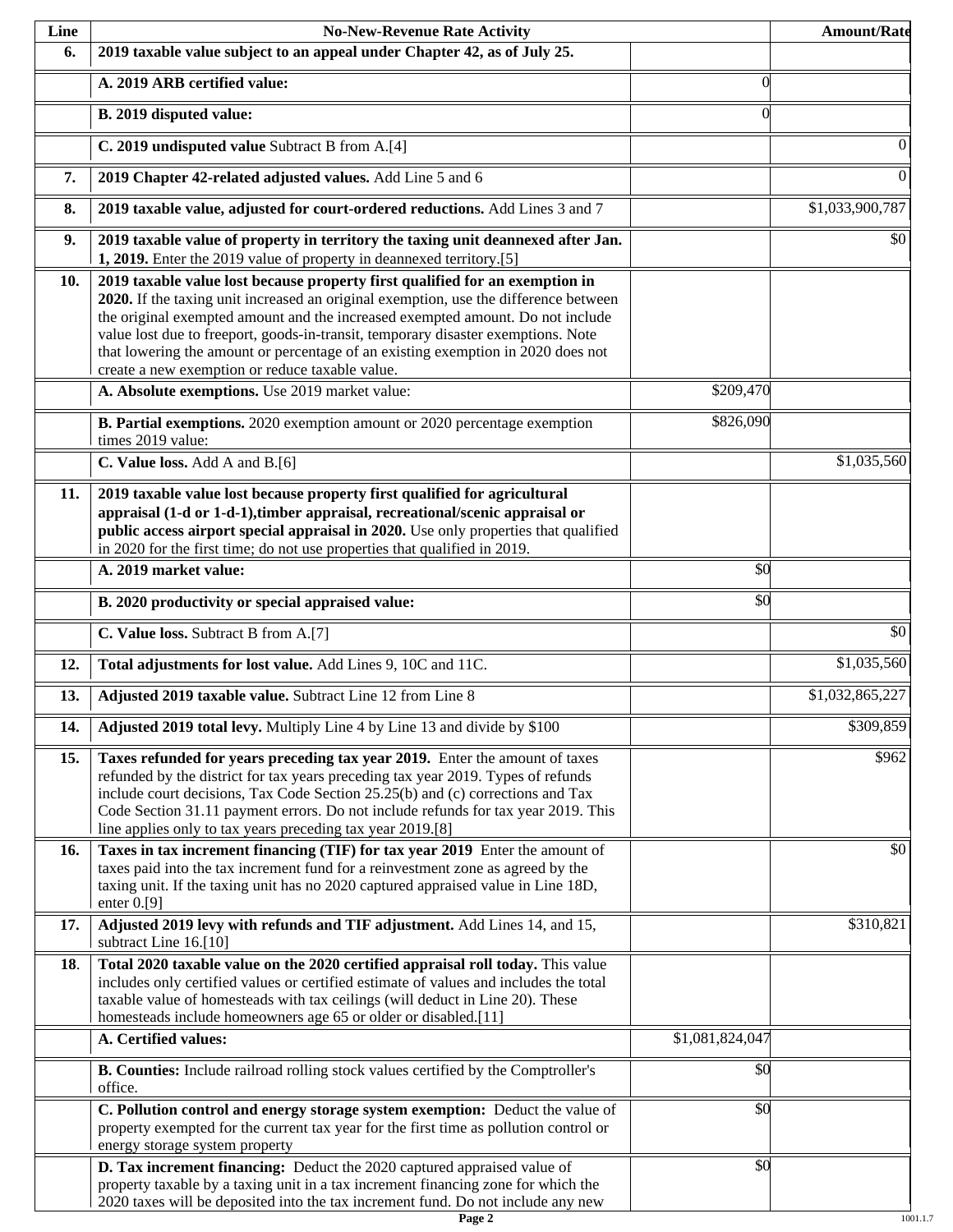| Line |                                                                                                                                                                                                                                                                                                                                                                                                                                                                                                                                                                                                                                                                                                                                                        | <b>No-New-Revenue Rate Activity</b> |             | <b>Amount/Rate</b> |
|------|--------------------------------------------------------------------------------------------------------------------------------------------------------------------------------------------------------------------------------------------------------------------------------------------------------------------------------------------------------------------------------------------------------------------------------------------------------------------------------------------------------------------------------------------------------------------------------------------------------------------------------------------------------------------------------------------------------------------------------------------------------|-------------------------------------|-------------|--------------------|
|      | property value that will be included in Line 23 below.[12]                                                                                                                                                                                                                                                                                                                                                                                                                                                                                                                                                                                                                                                                                             |                                     |             |                    |
|      | E. Total 2020 value Add A and B, then subtract C and D                                                                                                                                                                                                                                                                                                                                                                                                                                                                                                                                                                                                                                                                                                 |                                     |             | \$1,081,824,047    |
| 19.  | Total value of properties under protest or not included on certified appraisal<br>roll.[13]                                                                                                                                                                                                                                                                                                                                                                                                                                                                                                                                                                                                                                                            |                                     |             |                    |
|      | A. 2020 taxable value of properties under protest The chief appraiser certifies a<br>list of properties still under ARB protest. The list shows the appraisal district's<br>value and the taxpayer's claimed value, if any, or an estimate of the value if the<br>taxpayer wins. For each of the properties under protest, use the lowest of these<br>values. Enter the total value under protest.[14]                                                                                                                                                                                                                                                                                                                                                 |                                     | \$3,712,960 |                    |
|      | B. 2020 value of properties not under protest or included on certified appraisal<br>roll. The chief appraiser gives taxing units a list of those taxable properties that the<br>chief appraiser knows about but are not included in the appraisal roll certification.<br>These properties also are not on the list of properties that are still under protest. On<br>this list of properties, the chief appraiser includes the market value, appraised value<br>and exemptions for the preceding year and a reasonable estimate of the market<br>value, appraised value and exemptions for the current year. Use the lower market,<br>appraised or taxable value (as appropriate). Enter the total value of property not on<br>the certified roll.[15] |                                     | \$0         |                    |
|      | C. Total value under protest or not certified. Add A and B.                                                                                                                                                                                                                                                                                                                                                                                                                                                                                                                                                                                                                                                                                            |                                     |             | \$3,712,960        |
| 20.  | 2020 tax ceilings. Counties, cities and junior colleges enter 2020 total taxable value<br>of homesteads with tax ceilings. These include the homesteads of homeowners age<br>65 or older or disabled. Other taxing units enter 0. If your taxing unit adopted the<br>tax ceiling provision in 2019 or a prior year for homeowners age 65 or older or<br>disabled, use this step.[16]                                                                                                                                                                                                                                                                                                                                                                   |                                     |             | \$0                |
| 21.  | 2020 total taxable value. Add Lines 18E and 19C. Subtract Line 20C.[17]                                                                                                                                                                                                                                                                                                                                                                                                                                                                                                                                                                                                                                                                                |                                     |             | \$1,085,537,007    |
| 22.  | Total 2020 taxable value of properties in territory annexed after Jan. 1, 2019.<br>Include both real and personal property. Enter the 2020 value of property in<br>territory annexed.[18]                                                                                                                                                                                                                                                                                                                                                                                                                                                                                                                                                              |                                     |             | \$0                |
| 23.  | Total 2020 taxable value of new improvements and new personal property<br>located in new improvements. New means the item was not on the appraisal roll in<br>2019. An improvement is a building, structure, fixture or fence erected on or affixed<br>to land. New additions to existing improvements may be included if the appraised<br>value can be determined. New personal property in a new improvement must have<br>been brought into the taxing unit after Jan. 1, 2019 and be located in a new<br>improvement. New improvements <b>do</b> include property on which a tax abatement<br>agreement has expired for 2020.[19]                                                                                                                   |                                     |             | \$10,633,828       |
| 24.  | Total adjustments to the 2020 taxable value. Add Lines 22 and 23.                                                                                                                                                                                                                                                                                                                                                                                                                                                                                                                                                                                                                                                                                      |                                     |             | \$10,633,828       |
| 25.  | Adjusted 2020 taxable value. Subtract Line 24 from Line 21.                                                                                                                                                                                                                                                                                                                                                                                                                                                                                                                                                                                                                                                                                            |                                     |             | \$1,074,903,179    |
| 26.  | 2020 NNR tax rate. Divide Line 17 by Line 25 and multiply by \$100.[20]                                                                                                                                                                                                                                                                                                                                                                                                                                                                                                                                                                                                                                                                                |                                     |             | \$.028916/\$100    |
| 27.  | <b>COUNTIES ONLY.</b> Add together the NNR tax rates for each type of tax the<br>county levies. The total is the 2020 county NNR tax rate.[21]                                                                                                                                                                                                                                                                                                                                                                                                                                                                                                                                                                                                         |                                     |             |                    |
|      | [1]Tex. Tax Code Section                                                                                                                                                                                                                                                                                                                                                                                                                                                                                                                                                                                                                                                                                                                               | [2]Tex. Tax Code Section            |             |                    |
|      | [3]Tex. Tax Code Section                                                                                                                                                                                                                                                                                                                                                                                                                                                                                                                                                                                                                                                                                                                               | [4] Tex. Tax Code Section           |             |                    |
|      | [5]Tex. Tax Code Section                                                                                                                                                                                                                                                                                                                                                                                                                                                                                                                                                                                                                                                                                                                               | [6] Tex. Tax Code Section           |             |                    |
|      | [7] Tex. Tax Code Section                                                                                                                                                                                                                                                                                                                                                                                                                                                                                                                                                                                                                                                                                                                              | [8] Tex. Tax Code Section           |             |                    |
|      | [9]Tex. Tax Code Section                                                                                                                                                                                                                                                                                                                                                                                                                                                                                                                                                                                                                                                                                                                               | [10]Tex. Tax Code Section           |             |                    |
|      | [11] Tex. Tax Code Section                                                                                                                                                                                                                                                                                                                                                                                                                                                                                                                                                                                                                                                                                                                             | [12] Tex. Tax Code Section          |             |                    |
|      | [13] Tex. Tax Code Section                                                                                                                                                                                                                                                                                                                                                                                                                                                                                                                                                                                                                                                                                                                             | [14] Tex. Tax Code Section          |             |                    |
|      | [15] Tex. Tax Code Section                                                                                                                                                                                                                                                                                                                                                                                                                                                                                                                                                                                                                                                                                                                             | [16] Tex. Tax Code Section          |             |                    |
|      | [17] Tex. Tax Code Section                                                                                                                                                                                                                                                                                                                                                                                                                                                                                                                                                                                                                                                                                                                             | [18] Tex. Tax Code Section          |             |                    |
|      | [19]Tex. Tax Code Section                                                                                                                                                                                                                                                                                                                                                                                                                                                                                                                                                                                                                                                                                                                              | [20]Tex. Tax Code Section           |             |                    |

**[21]Tex. Tax Code Section**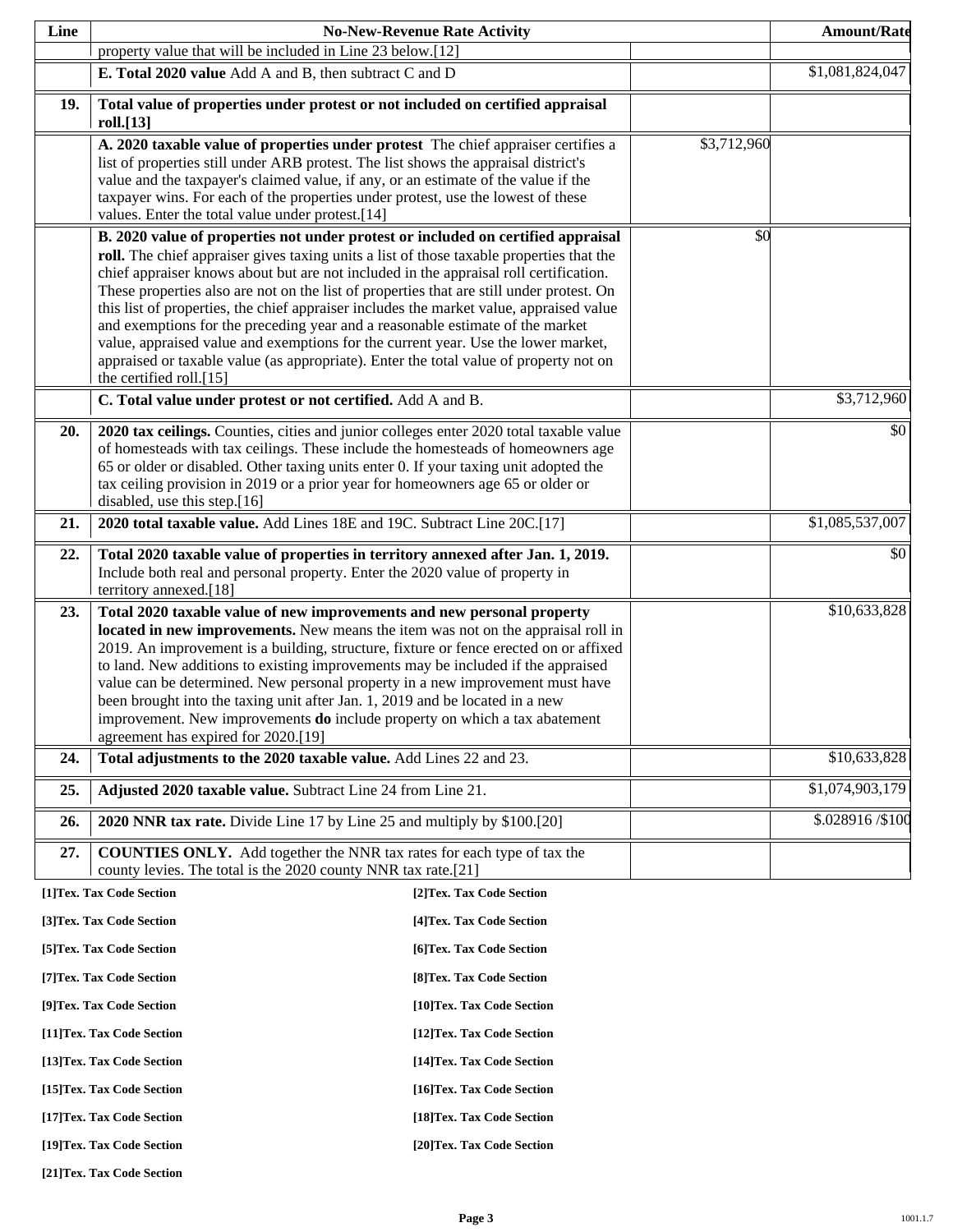# STEP 2: Voter-Approval Tax Rate

The voter-approval tax rate is the highest tax rate that a taxing unit may adopt without holding an election to seek voter approval of the rate. The voter-approval tax rate is split into two separate rates:

1. **Maintenance and Operations (M&O) Tax Rate:** The M&O portion is the tax rate that is needed to raise the same amount of taxes that the taxing unit levied in the prior year plus the applicable percentage allowed by law. This rate accounts for such things as salaries, utilities and day-to-day operations.

2. **Debt Rate:** The debt rate includes the debt service necessary to pay the taxing unit's debt payments in the coming year. This rate accounts for principal and interest on bonds and other debt secured by property tax revenue.

The voter-approval tax rate for a county is the sum of the voter-approval tax rates calculated for each type of tax the county levies. In most cases the voter-approval tax rate exceeds the no-new-revenue tax rate, but occasionally decreases in a taxing unit's debt service will cause the NNR tax rate to be higher than the voter-approval tax rate.

| Line | <b>Voter Approval Tax Rate Activity</b>                                                                                                                                                                                                                                                                                                                                                                                                                                                                                                                                                                                                                                        |                | <b>Amount/Rate</b> |
|------|--------------------------------------------------------------------------------------------------------------------------------------------------------------------------------------------------------------------------------------------------------------------------------------------------------------------------------------------------------------------------------------------------------------------------------------------------------------------------------------------------------------------------------------------------------------------------------------------------------------------------------------------------------------------------------|----------------|--------------------|
| 28.  | 2019 M&O tax rate. Enter the 2019 M&O tax rate.                                                                                                                                                                                                                                                                                                                                                                                                                                                                                                                                                                                                                                |                | \$.030000          |
| 29.  | 2019 taxable value, adjusted for actual and potential court-ordered<br>adjustments. Enter the amount in Line 8 of the No-New-Revenue Tax Rate<br>Worksheet.                                                                                                                                                                                                                                                                                                                                                                                                                                                                                                                    |                | 1,033,900,787      |
| 30.  | Total 2019 M&O levy. Multiply Line 28 by Line 29 and divide by 100.                                                                                                                                                                                                                                                                                                                                                                                                                                                                                                                                                                                                            |                | 310,170            |
| 31.  | Adjusted 2019 levy for calculating NNR M&O rate.                                                                                                                                                                                                                                                                                                                                                                                                                                                                                                                                                                                                                               |                |                    |
|      | A. 2019 sales tax specifically to reduce property taxes. For cities, counties and<br>hospital districts, enter the amount of additional sales tax collected and spent on<br>M&O expenses in 2019, if any. Other taxing units, enter 0. Counties must exclude<br>any amount that was spent for economic development grants from the amount of<br>sales tax spent.                                                                                                                                                                                                                                                                                                               | $\Omega$       |                    |
|      | B. M&O taxes refunded for years preceding tax year 2019. Enter the amount of<br>M&O taxes refunded in the preceding year for taxes before that year. Types of<br>refunds include court decisions, Tax Code Section 25.25(b) and (c) corrections and<br>Tax Code Section 31.11 payment errors. Do not include refunds for tax year 2019.<br>This line applies only to tax years preceding tax year 2019.                                                                                                                                                                                                                                                                        | 962            |                    |
|      | C. 2019 taxes in TIF: Enter the amount of taxes paid into the tax increment fund<br>for a reinvestment zone as agreed by the taxing unit. If the taxing unit has no 2020<br>captured appraised value in Line 18D, enter 0.                                                                                                                                                                                                                                                                                                                                                                                                                                                     | 0              |                    |
|      | D. 2019 transferred function: If discontinuing all of a department, function or<br>activity and transferring it to another taxing unit by written contract, enter the<br>amount spent by the taxing unit discontinuing the function in the 12 months<br>preceding the month of this calculation. If the taxing unit did not operate this<br>function for this 12-month period, use the amount spent in the last full fiscal year in<br>which the taxing unit operated the function. The taxing unit discontinuing the<br>function will subtract this amount in E below. The taxing unit receiving the function<br>will add this amount in E below. Other taxing units enter 0. | $\left($       |                    |
|      | E. 2019 M&O levy adjustments. Add A and B, then subtract C. For taxing unit<br>with D, subtract if discontinuing function and add if receiving function                                                                                                                                                                                                                                                                                                                                                                                                                                                                                                                        | 962            |                    |
|      | F. Add Line 30 to 31E.                                                                                                                                                                                                                                                                                                                                                                                                                                                                                                                                                                                                                                                         |                | 311,132            |
| 32.  | Adjusted 2020 taxable value. Enter the amount in Line 25 of the No-New-<br>Revenue Tax Rate Worksheet.                                                                                                                                                                                                                                                                                                                                                                                                                                                                                                                                                                         |                | 1,074,903,179      |
| 33.  | 2020 NNR M&O rate (unadjusted) Divide Line 31F by Line 32 and multiply by<br>\$100.                                                                                                                                                                                                                                                                                                                                                                                                                                                                                                                                                                                            |                | 0.028945           |
| 34.  | Rate adjustment for state criminal justice mandate.[23]                                                                                                                                                                                                                                                                                                                                                                                                                                                                                                                                                                                                                        |                |                    |
|      | A. 2020 state criminal justice mandate. Enter the amount spent by a county in the<br>previous 12 months providing for the maintenance and operation cost of keeping<br>inmates in county-paid facilities after they have been sentenced. Do not include any<br>state reimbursement received by the county for the same purpose.                                                                                                                                                                                                                                                                                                                                                | $\Omega$       |                    |
|      | <b>B. 2019 state criminal justice mandate</b> Enter the amount spent by a county in the<br>12 months prior to the previous 12 months providing for the maintenance and<br>operation cost of keeping inmates in county-paid facilities after they have been<br>sentenced. Do not include any state reimbursement received by the county for the<br>same purpose. Enter zero if this is the first time the mandate applies                                                                                                                                                                                                                                                       | $\overline{0}$ |                    |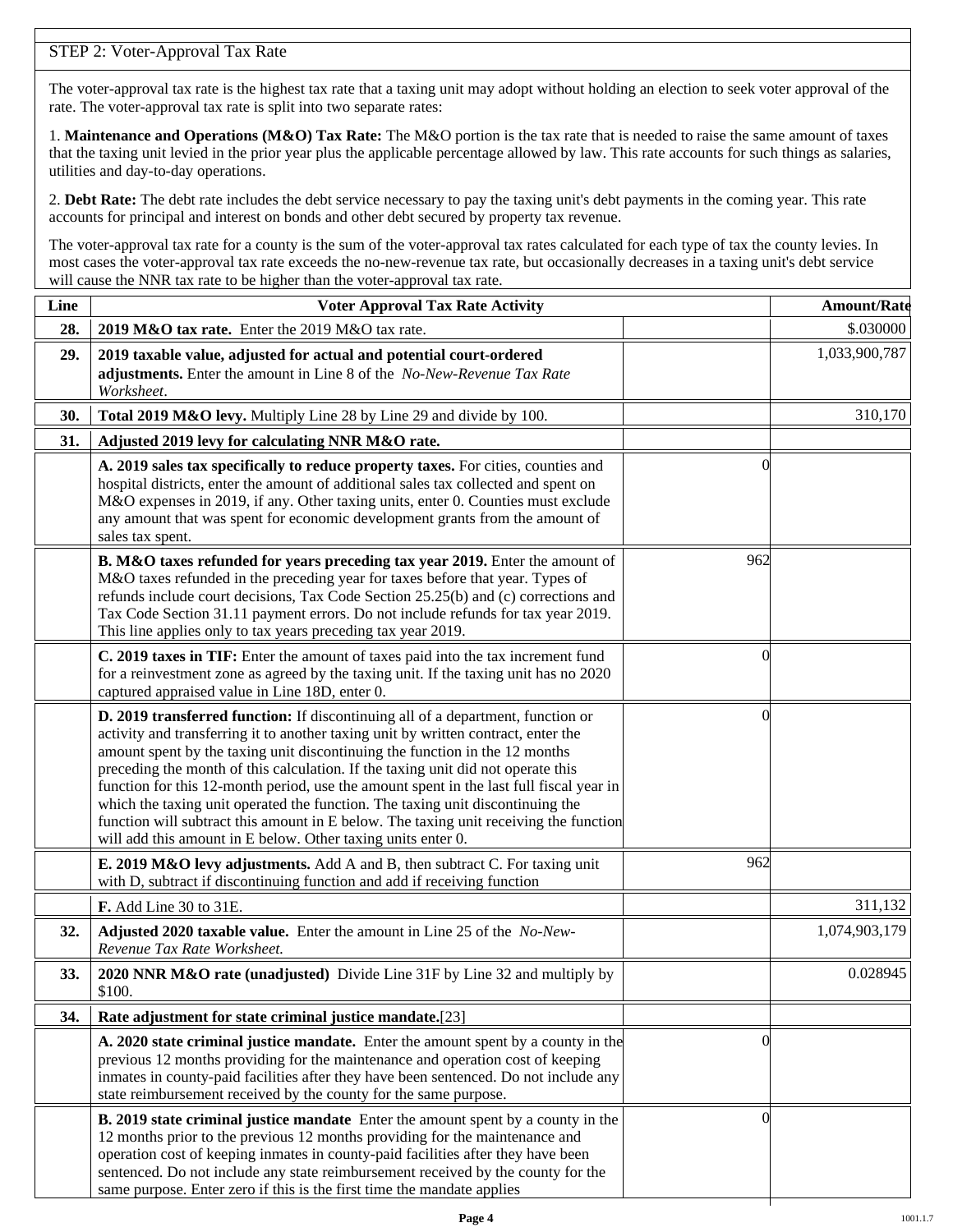| Line | <b>Voter Approval Tax Rate Activity</b>                                                                                                                                                                                                                                                                                                                                                                                                                                                                                                                                                                                                                                                                                                                                                                                                                                                                                                                                                                                                                               |          | <b>Amount/Rate</b> |
|------|-----------------------------------------------------------------------------------------------------------------------------------------------------------------------------------------------------------------------------------------------------------------------------------------------------------------------------------------------------------------------------------------------------------------------------------------------------------------------------------------------------------------------------------------------------------------------------------------------------------------------------------------------------------------------------------------------------------------------------------------------------------------------------------------------------------------------------------------------------------------------------------------------------------------------------------------------------------------------------------------------------------------------------------------------------------------------|----------|--------------------|
|      | C. Subtract B from A and divide by Line 32 and multiply by \$100                                                                                                                                                                                                                                                                                                                                                                                                                                                                                                                                                                                                                                                                                                                                                                                                                                                                                                                                                                                                      | 0.000000 |                    |
|      | <b>D.</b> Enter the rate calculated in C. If not applicable, enter 0.                                                                                                                                                                                                                                                                                                                                                                                                                                                                                                                                                                                                                                                                                                                                                                                                                                                                                                                                                                                                 |          | 0.000000           |
| 35.  | Rate adjustment for indigent health care expenditures[24]                                                                                                                                                                                                                                                                                                                                                                                                                                                                                                                                                                                                                                                                                                                                                                                                                                                                                                                                                                                                             |          |                    |
|      | A. 2020 indigent health care expenditures Enter the amount paid by a taxing unit<br>providing for the maintenance and operation cost of providing indigent health care<br>for the period beginning on July 1, 2019 and ending on June 30, 2020, less any state<br>assistance received for the same purpose                                                                                                                                                                                                                                                                                                                                                                                                                                                                                                                                                                                                                                                                                                                                                            |          |                    |
|      | B. 2019 indigent health care expenditures Enter the amount paid by a taxing unit<br>providing for the maintenance and operation cost of providing indigent health care<br>for the period beginning on July 1, 2018 and ending on June 30, 2019, less any state<br>assistance received for the same purpose                                                                                                                                                                                                                                                                                                                                                                                                                                                                                                                                                                                                                                                                                                                                                            |          |                    |
|      | C. Subtract B from A and divide by Line 32 and multiply by \$100                                                                                                                                                                                                                                                                                                                                                                                                                                                                                                                                                                                                                                                                                                                                                                                                                                                                                                                                                                                                      | 0.000000 |                    |
|      | <b>D.</b> Enter the rate calculated in C. If not applicable, enter 0.                                                                                                                                                                                                                                                                                                                                                                                                                                                                                                                                                                                                                                                                                                                                                                                                                                                                                                                                                                                                 |          | 0.000000           |
| 36.  | Rate adjustment for county indigent defense compensation.[25]                                                                                                                                                                                                                                                                                                                                                                                                                                                                                                                                                                                                                                                                                                                                                                                                                                                                                                                                                                                                         |          |                    |
|      | A. 2020 indigent defense compensation expenditures. Enter the amount paid by<br>a county to provide appointed counsel for indigent individuals for the period<br>beginning on July 1, 2019 and ending on June 30, 2020, less any state grants<br>received by the county for the same purpose                                                                                                                                                                                                                                                                                                                                                                                                                                                                                                                                                                                                                                                                                                                                                                          |          |                    |
|      | B. 2019 indigent defense compensation expenditures. Enter the amount paid by a<br>county to provide appointed counsel for indigent individuals for the period<br>beginning on July 1, 2018 and ending on June 30, 2019, less any state grants<br>received by the county for the same purpose                                                                                                                                                                                                                                                                                                                                                                                                                                                                                                                                                                                                                                                                                                                                                                          |          |                    |
|      | C. Subtract B from A and divide by Line 32 and multiply by \$100                                                                                                                                                                                                                                                                                                                                                                                                                                                                                                                                                                                                                                                                                                                                                                                                                                                                                                                                                                                                      | 0.000000 |                    |
|      | <b>D.</b> Multiply B by 0.05 and divide by Line 32 and multiply by \$100.                                                                                                                                                                                                                                                                                                                                                                                                                                                                                                                                                                                                                                                                                                                                                                                                                                                                                                                                                                                             | 0.000000 |                    |
|      | <b>E.</b> Enter the lessor of C and D. If not applicable, enter 0.                                                                                                                                                                                                                                                                                                                                                                                                                                                                                                                                                                                                                                                                                                                                                                                                                                                                                                                                                                                                    |          | 0.000000           |
| 37.  | Rate adjustment for county hospital expenditures.                                                                                                                                                                                                                                                                                                                                                                                                                                                                                                                                                                                                                                                                                                                                                                                                                                                                                                                                                                                                                     |          |                    |
|      | A. 2020 eligible county hospital expenditures Enter the amount paid by the<br>county or municipality to maintain and operate an eligible county hospital for the<br>period beginning on July 1, 2019 and ending on June 30, 2020                                                                                                                                                                                                                                                                                                                                                                                                                                                                                                                                                                                                                                                                                                                                                                                                                                      |          |                    |
|      | <b>B. 2019 eligible county hospital expenditures</b> Enter the amount paid by the county<br>or municipality to maintain and operate an eligible county hospital for the period<br>beginning on July 1, 2018 and ending on June 30, 2019                                                                                                                                                                                                                                                                                                                                                                                                                                                                                                                                                                                                                                                                                                                                                                                                                               | 0        |                    |
|      | C. Subtract B from A and divide by Line 32 and multiply by \$100                                                                                                                                                                                                                                                                                                                                                                                                                                                                                                                                                                                                                                                                                                                                                                                                                                                                                                                                                                                                      | 0.000000 |                    |
|      | <b>D.</b> Multiply B by 0.08 and divide by Line 32 and multiply by \$100                                                                                                                                                                                                                                                                                                                                                                                                                                                                                                                                                                                                                                                                                                                                                                                                                                                                                                                                                                                              | 0.000000 |                    |
|      | <b>E.</b> Enter the lessor of C and D, if applicable. If not applicable, enter 0.                                                                                                                                                                                                                                                                                                                                                                                                                                                                                                                                                                                                                                                                                                                                                                                                                                                                                                                                                                                     |          | 0.000000           |
| 38.  | Adjusted 2020 NNR M&O rate. Add Lines 33, 34D, 35D, 36E, and 37E.                                                                                                                                                                                                                                                                                                                                                                                                                                                                                                                                                                                                                                                                                                                                                                                                                                                                                                                                                                                                     |          | 0.028945           |
| 39.  | 2020 voter-approval M&O rate. Enter the rate as calculated by the appropriate<br>scenario below.<br>Special Taxing Unit If the taxing unit qualifies as a special taxing unit, multiply<br>Line 38 by 1.08<br>-or-<br>Other Taxing Unit If the taxing unit does not qualify as a special taxing unit,<br>multiply Line 38 by 1.035.<br>-or-<br>Taxing unit affected by disaster declaration If the taxing unit is located in an area<br>declared as disater area, the governing body may direct the person calculating the<br>voter-approval rate to calculate in the manner provided for a special taxing unit.<br>The taxing unit shall continue to calculate the voter-approval rate in this manner<br>until the earlier of 1) the second year in which total taxable value on the certified<br>appraisal roll exceeds the total taxable value of the tax year in which the disaster<br>occurred, and 2) the third tax year after the tax year in which the disaster occurred.<br>If the taxing unit qualifies under this scenario, multiply Line 38 by 1.08. [27] |          | 0.031260           |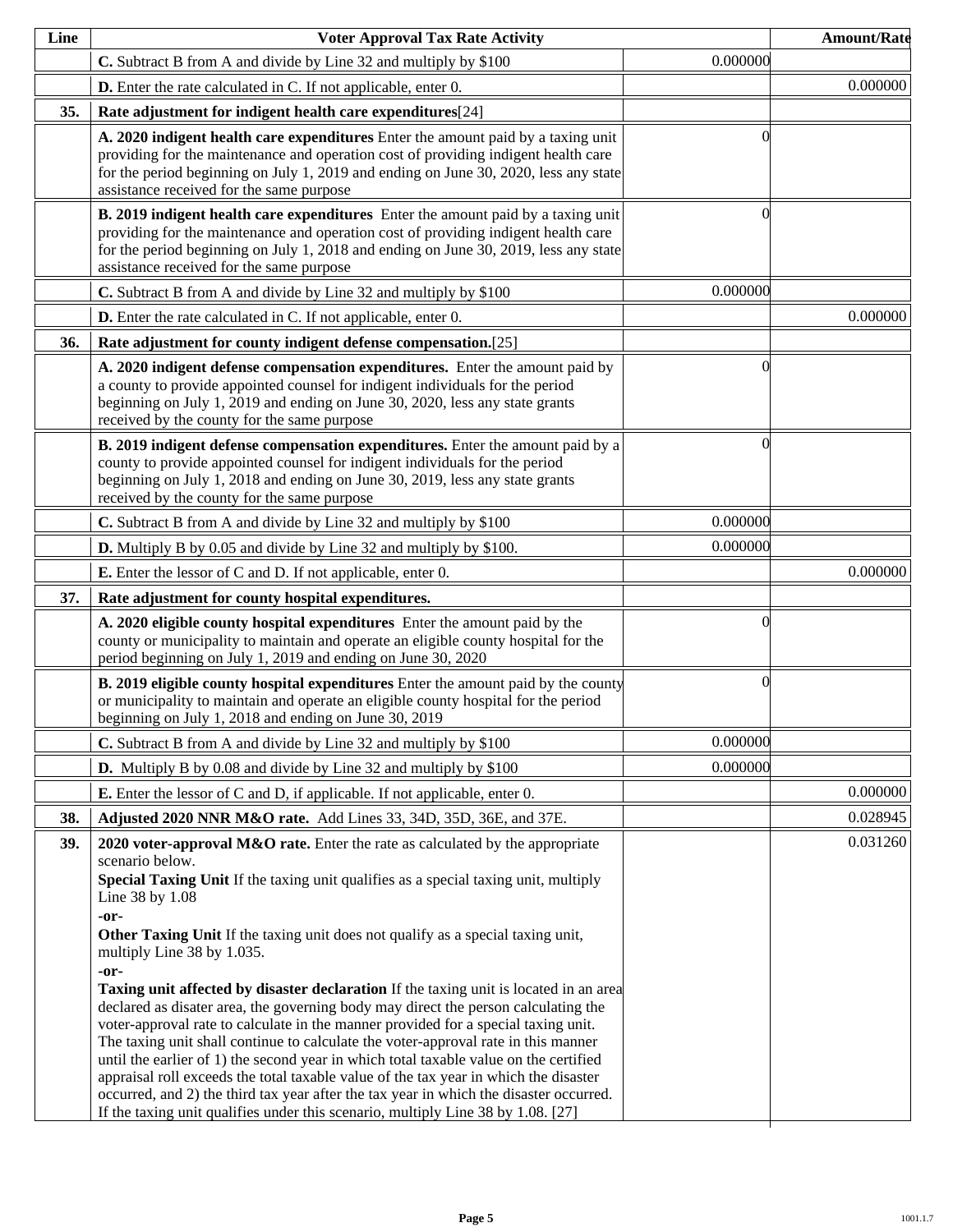| Line | <b>Voter Approval Tax Rate Activity</b>                                                                                                                                                                                                                                                                                                                                             |                  | <b>Amount/Rate</b> |
|------|-------------------------------------------------------------------------------------------------------------------------------------------------------------------------------------------------------------------------------------------------------------------------------------------------------------------------------------------------------------------------------------|------------------|--------------------|
| 40.  | Total 2020 debt to be paid with property taxes and additional sales tax<br>revenue. Debt means the interest and principal that will be paid on debts that:<br>(1) are paid by property taxes,<br>(2) are secured by property taxes,<br>(3) are scheduled for payment over a period longer than one year, and<br>(4) are not classified in the taxing unit's budget as M&O expenses. |                  |                    |
|      | A. Debt also includes contractual payments to other taxing units that have incurred<br>debts on behalf of this taxing unit, if those debts meet the four conditions above.<br>Include only amounts that will be paid from property tax revenue. Do not include<br>appraisal district budget payments.<br>Enter debt amount                                                          | $\left( \right)$ |                    |
|      | B. Subtract unencumbered fund amount used to reduce total debt.                                                                                                                                                                                                                                                                                                                     | $\Omega$         |                    |
|      | C. Subtract certified amount spent from sales tax to reduce debt(enter zero if<br>none)                                                                                                                                                                                                                                                                                             |                  |                    |
|      | D. Subtract amount paid from other resources                                                                                                                                                                                                                                                                                                                                        | $\Omega$         |                    |
|      | E. Adjusted debt Subtract B, C and D from A                                                                                                                                                                                                                                                                                                                                         |                  | $\boldsymbol{0}$   |
| 41.  | Certified 2019 excess debt collections Enter the amount certified by the collector.                                                                                                                                                                                                                                                                                                 |                  | $\vert 0 \vert$    |
| 42.  | Adjusted 2020 debt Subtract Line 41 from Line 40E                                                                                                                                                                                                                                                                                                                                   |                  | $\overline{0}$     |
| 43.  | 2020 anticipated collection rate.                                                                                                                                                                                                                                                                                                                                                   |                  |                    |
|      | A. Enter the 2020 anticipated collection rate certified by the collector                                                                                                                                                                                                                                                                                                            | 100.00           |                    |
|      | <b>B.</b> Enter the 2019 actual collection rate                                                                                                                                                                                                                                                                                                                                     | 0.95             |                    |
|      | C. Enter the 2018 actual collection rate                                                                                                                                                                                                                                                                                                                                            | 0.96             |                    |
|      | D. Enter the 2017 actual collection rate                                                                                                                                                                                                                                                                                                                                            | 0.95             |                    |
|      | E. If the anticipated collection rate in A is lower than actual collection rates in B, C<br>and D, enter the lowest collection rate from B, C and D. If the anticipated rate in A<br>is higher than at least one of the rates in the prior three years, enter the rate from A.<br>Note that the rate can be greater than 100%.                                                      |                  | 100.00             |
| 44.  | 2020 debt adjusted for collections. Divide Line 42 by Line 43E.                                                                                                                                                                                                                                                                                                                     |                  | $\Omega$           |
| 45.  | 2020 total taxable value. Enter the amount on Line 21 of the No-New-Revenue<br>Tax Rate Worksheet.                                                                                                                                                                                                                                                                                  |                  | 1,085,537,007      |
| 46.  | 2020 debt rate Divide Line 44 by Line 45 and multiply by \$100.                                                                                                                                                                                                                                                                                                                     |                  | 0.000000           |
| 47.  | 2020 voter-approval tax rate. Add Line 39 and 46.                                                                                                                                                                                                                                                                                                                                   |                  | 0.031260           |
| 48.  | <b>COUNTIES ONLY.</b> Add together the voter-approval tax rate for each type of tax<br>the county livies. The total is the 2020 county voter-approval tax rate.                                                                                                                                                                                                                     |                  |                    |
|      | STEP 3 NNR Tax Rate and Voter-Approval Tax Rate Adjustments for Additional Sales tAx to Reduce Property Taxes                                                                                                                                                                                                                                                                       |                  |                    |

Cities, counties and hospital districts may levy a sales tax specifically to reduce property taxes. Local voters by election must approve imposing or abolishing the additional sales tax. If approved, the taxing unit must reduce its NNR and voter-approval tax rates to offset the expected sales tax revenue.

This section should only be completed by a county, city or hospital district that is required to adjust its NNR tax rate and/or voterapproval tax rate because it adopted the additional sales tax.

| <b>Additional Sales and Use Tax Worksheet</b>                                                                                                                                                                                                                                                                                                                                                                                                                                                | <b>Amount/Rate</b>                                                  |
|----------------------------------------------------------------------------------------------------------------------------------------------------------------------------------------------------------------------------------------------------------------------------------------------------------------------------------------------------------------------------------------------------------------------------------------------------------------------------------------------|---------------------------------------------------------------------|
| Taxable sales. For taxing units that adopted the sales tax in November 2019 or May<br>2020, enter the Comptroller's estimate of taxable sales for the previous four<br>quarters [32]. Estimates of taxable sales may be obtained through the Comptroller's<br>Allocation Historical Summary webpage. Taxing units that adopted the sales tax<br>before November 2019, skip this line.                                                                                                        | $\Omega$                                                            |
| <b>Estimated sales tax revenue.</b> Counties exclude any amount that is or will be spent<br>for economic development grants from the amount of estimated sales tax<br>revenue. $[33]$<br>Taxing units that adopted the sales tax in November 2019 or in May 2020.<br>Multiply the amount on Line 49 by the sales tax rate (.01, .005 or .0025, as<br>applicable) and multiply the result by $.95$ [34] -or-<br>Taxing units that adopted the sales tax before November 2019. Enter the sales | OI.                                                                 |
|                                                                                                                                                                                                                                                                                                                                                                                                                                                                                              | tax revenue for the previous four quarters. Do not multiply by .95. |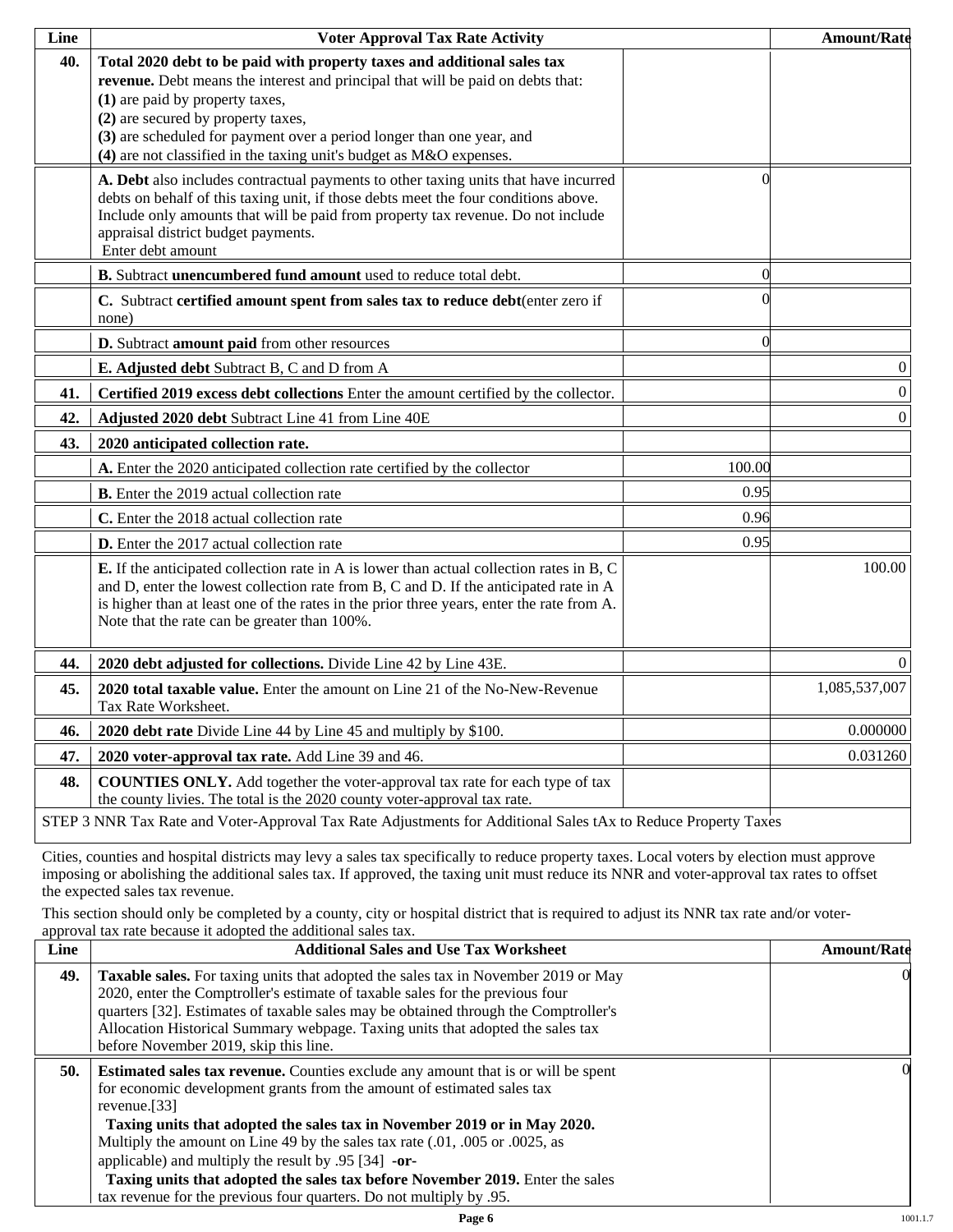| Line | <b>Additional Sales and Use Tax Worksheet</b>                                                                                                                                                                                             | <b>Amount/Rate</b> |
|------|-------------------------------------------------------------------------------------------------------------------------------------------------------------------------------------------------------------------------------------------|--------------------|
| 51.  | <b>2020 total taxable value.</b> Enter the amount from Line 21 of the <i>No-New-Revenue</i><br>Tax Rate Worksheet                                                                                                                         | 1,085,537,007      |
| 52.  | Sales tax adjustment rate. Divide Line 50 by Line 51 and multiply by \$100.                                                                                                                                                               | 0.000000           |
| 53.  | 2020 NNR tax rate, unadjusted for sales tax[35]. Enter the rate from Line 26 or<br>27, as applicable, on the No-New-Revenue Tax Rate Worksheet.                                                                                           | \$.028916          |
| 54.  | 2020 NNR tax rate, adjusted for sales tax.<br>Taxing units that adopted the sales tax in November 2019 or in May 2020.<br>Subtract Line 52 from Line 53. Skip to Line 55 if you adopted the additional sales<br>tax before November 2019. | \$.028916          |
| 55.  | 2020 voter-approval tax rate, unadjusted for sales tax. [36] Enter the rate from<br>Line 47 or Line 48 as applicable, of the Voter-Approval Tax Rate<br>Worksheet                                                                         | 0.031260           |
| 56.  | 2020 voter-approval tax rate, adjusted for sales tax.<br>Subtract Line 52 from Line 55.<br>[38]Tex. Tax Code Section<br>[37]Tex. Tax Code Section                                                                                         | 0.031260           |

#### STEP 4: Additional Rollback Protection for Pollution Control

A taxing unit may raise its rate for M&O funds used to pay for a facility, device or method for the control of air, water or land pollution. This includes any land, structure, building, installation, excavation, machinery, equipment or device that is used, constructed, acquired or installed wholly or partly to meet or exceed pollution control requirements. The taxing unit's expenses are those necessary to meet the requirements of a permit issued by the Texas Commission on Environmental Quality (TCEQ). The taxing unit must provide the tax assessor with a copy of the TCEQ letter of determination that states the portion of the cost of the installation for pollution control.

This section should only be completed by a taxing unit that uses M&O Funds to pay for a facility, device or method for the control of air, water or land pollution.

This section should only by completed by a taxing unit that uses M&O funds to pay for a facility, device or method for the control of air, water or land pollution.

| Line | <b>Activity</b>                                                                                                                                                                                                                                    | <b>Amount/Rate</b>      |
|------|----------------------------------------------------------------------------------------------------------------------------------------------------------------------------------------------------------------------------------------------------|-------------------------|
| 57.  | Certified expenses from the Texas Commission on Environmental Quality (TCEQ). Enter the amount<br>certified in the determination letter from TCEQ [37]. The taxing unit shall provide its tax assessor-collector<br>with a copy of the letter.[38] | $\vert \$\text{0}\vert$ |
| 58.  | <b>2020 total taxable value.</b> Enter the amount from Line 21 of the No-New-Revenue Tax Rate Worksheet.                                                                                                                                           | \$1,085,537,007         |
| 59.  | <b>Additional rate for pollution control.</b> Divide Line 57 by Line 58 and multiply by \$100.                                                                                                                                                     | 0.000000                |
| 60.  | 2020 voter-approval tax rate, adjusted for pollution control. Add Line 59 to one of the following lines<br>(as applicable): Line 47, Line 48 (counties) or Line 56 (taxing units with the additional sales tax).                                   | 0.031260                |

**[37]Tex. Tax Code Section [38]Tex. Tax Code Section**